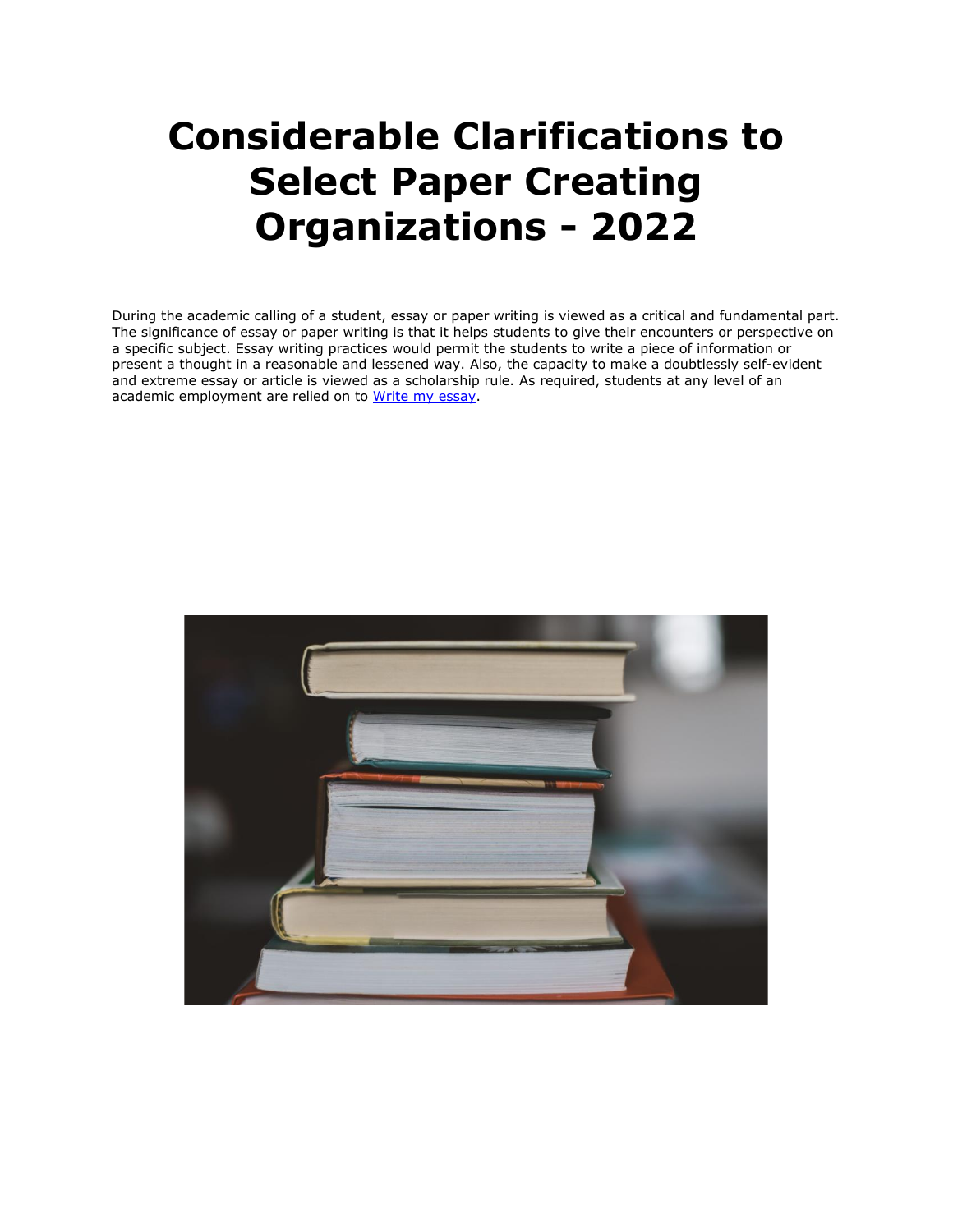Expecting a student can't write an all around worked with and effective essay, it might influence their grade and generally speaking performance. They are not considered excellent students by numerous standards. As the students are impacted with essay writing rehearses, students have other than come up with creative plans to finish their assignments and manage the problem with essentially a walk around the recreation area. Students currently utilize an essay writing service to totally finish their academic assignments.

The online essay writing services offer two or three sorts of help to help students with their undertakings. Affiliations that give expert helper in writing assignments on an assortment of topics are known as essay writing service suppliers. Their staff of skilled writers can settle any word game, from the most untroublesome essay assignment to the most befuddling dissertation.

In the beyond two or three years freelancing occupations have expanded quickly. In any case such services at first meant to offer sorts of help for the professional like affiliations. Notwithstanding, because of their affordable worth appears at students acceptable by and by select an [essay writer free](https://www.essaywriter.college/) to write an essay or any sort of document for them. They outfit them with all fundamental material doled out to them by their educators or head. Routinely, the expert writers are outfitted with fundamental drafts that the writer needs to review and make fundamental adjustments related with language, style of message, and insight.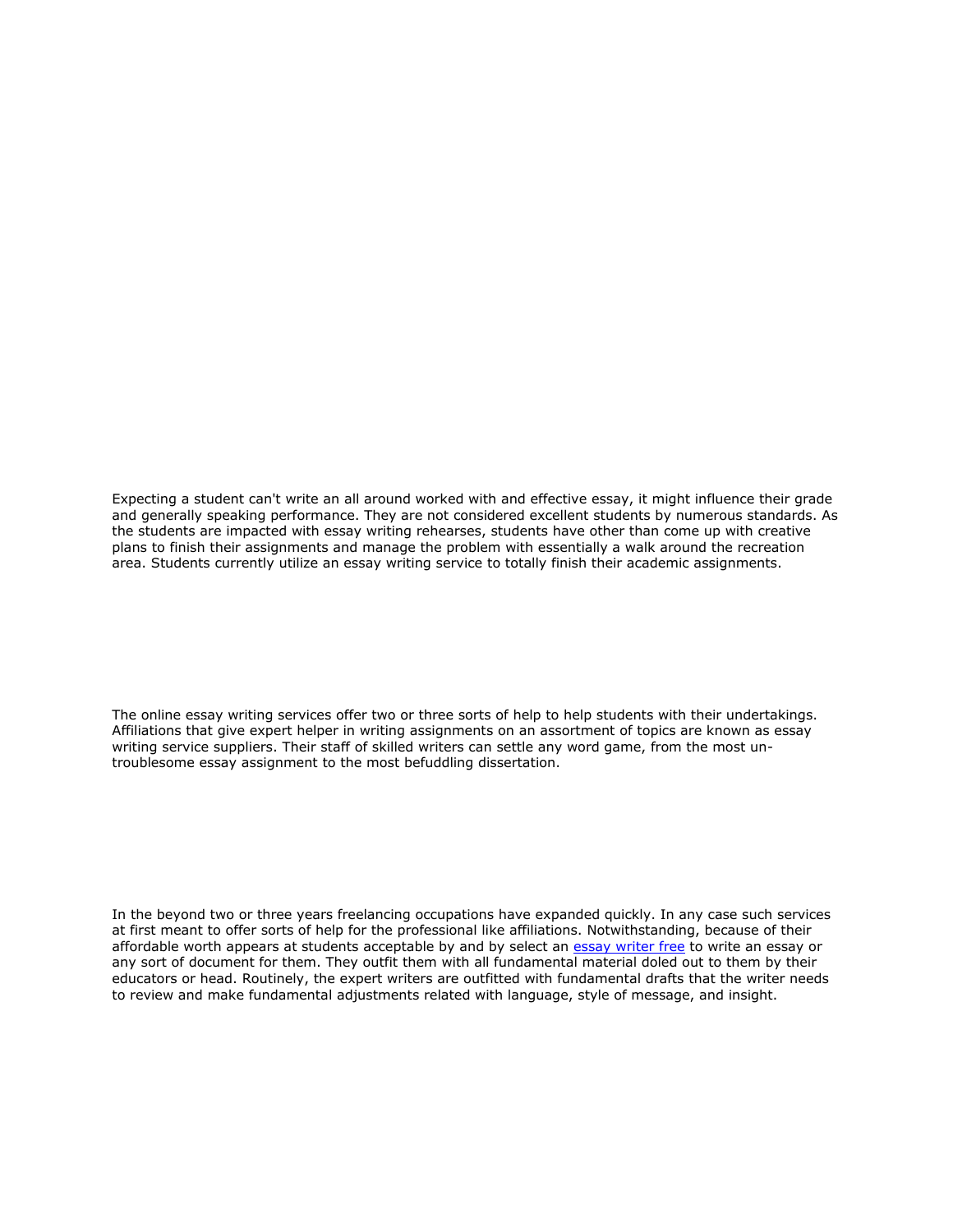Whatever the circumstance might be, there are a couple of events when you ought to include an expert essay writer or mission for help from essay writing services to have your "Write my essay" demand satisfied. Some of the reasons you ought to use an expert have been picked under

### **Gives unimportant expense and pragmatic service**

Essay writing service suppliers outfit the student with honorably irrelevant expense and fast services. Students who disdain the writing process and get exhausted effectively should take help from the writing service suppliers. With the guaranteed that their grade and everything considered performance are not impacted by the insufficiently made and submitted document. Also, their rapid movement method works with last-minute squeezing.

## **Re-appropriating your errand when you are vexed**

Sometimes students are lounged around inactively with a lot of work and assignments. Considering everything, they need and have to reexamine some of their work to get some help. And as an outcome, they come up with an arrangement to hand over their assignments to writing service suppliers. Mental flourishing is fundamental and expanded commitment can impact the mental strength of students ominously. Considering everything, you ought to pick an expert to absolutely finish the assignment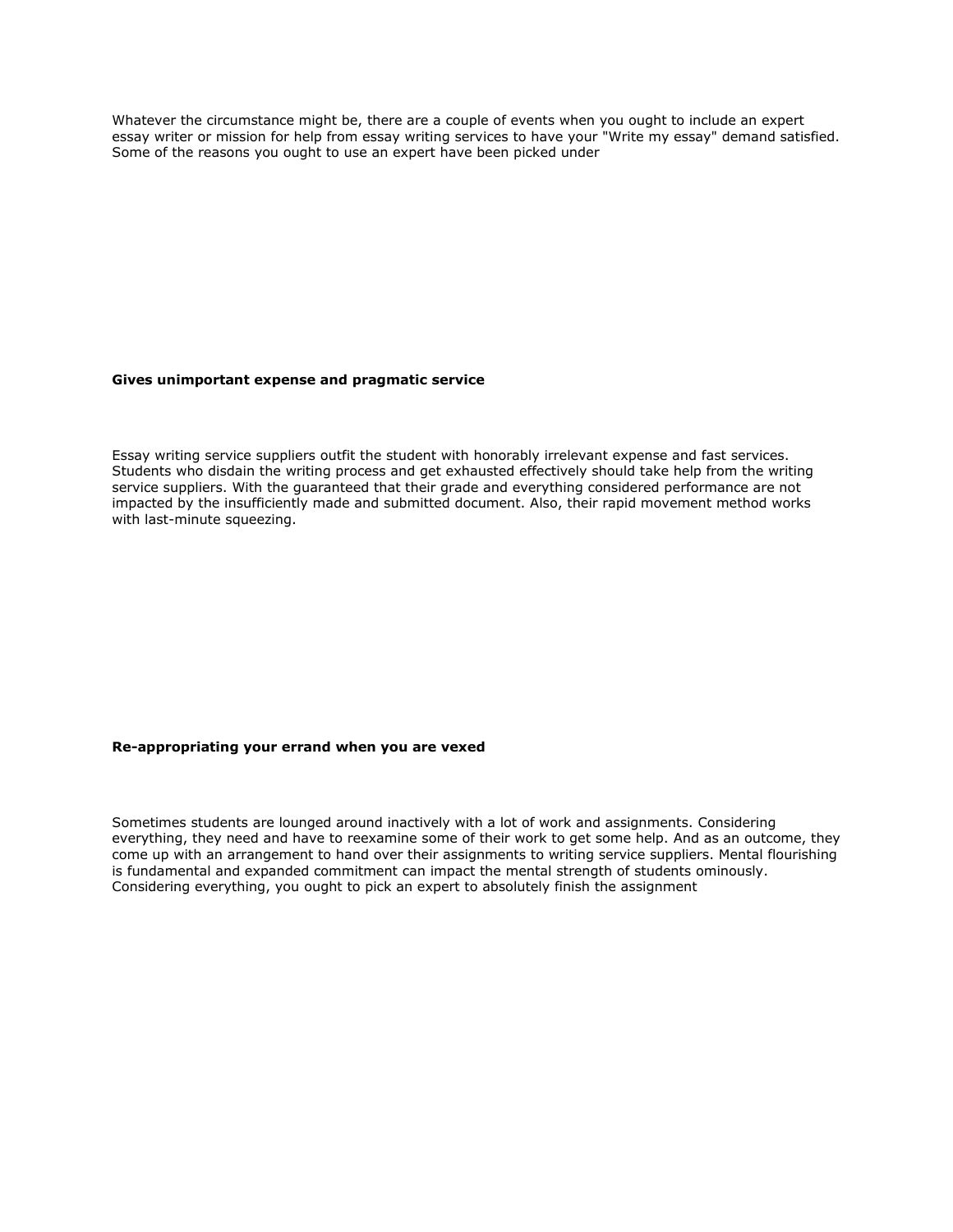# **To meet the short assignment cutoff times**

Another explanation students need to pick or take help from essay writing service suppliers is that your boss or educator might give you short cutoff times for the moved work. Considering everything, you likely will not have the choice to totally finish the assignment timely. The arrangement is to take help from a professional [essay writing service](https://www.essaywritingservice.college/) supplier. They will thoroughly finish the undertaking fittingly and timely.

# **To get help when your first language isn't English**

Some of the overall students whose close by language isn't English. They might need taking support from essay writing service suppliers. Those students face inconvenience while researching, understanding, and writing English competently and effectively.

**To get passing marks**

Numerous students are seeking after professional degrees. Such students do not have an interest in writing essays or papers because that does not straightforwardly interact with their major. Notwithstanding, suffering they lack of regard to write the essay or paper unequivocally and understandably. they might get flop in that subject. It might impact their general performance and ruin the CGPA. Considering everything, students need to use experts from [paper writing service](https://www.sharkpapers.com/) suppliers.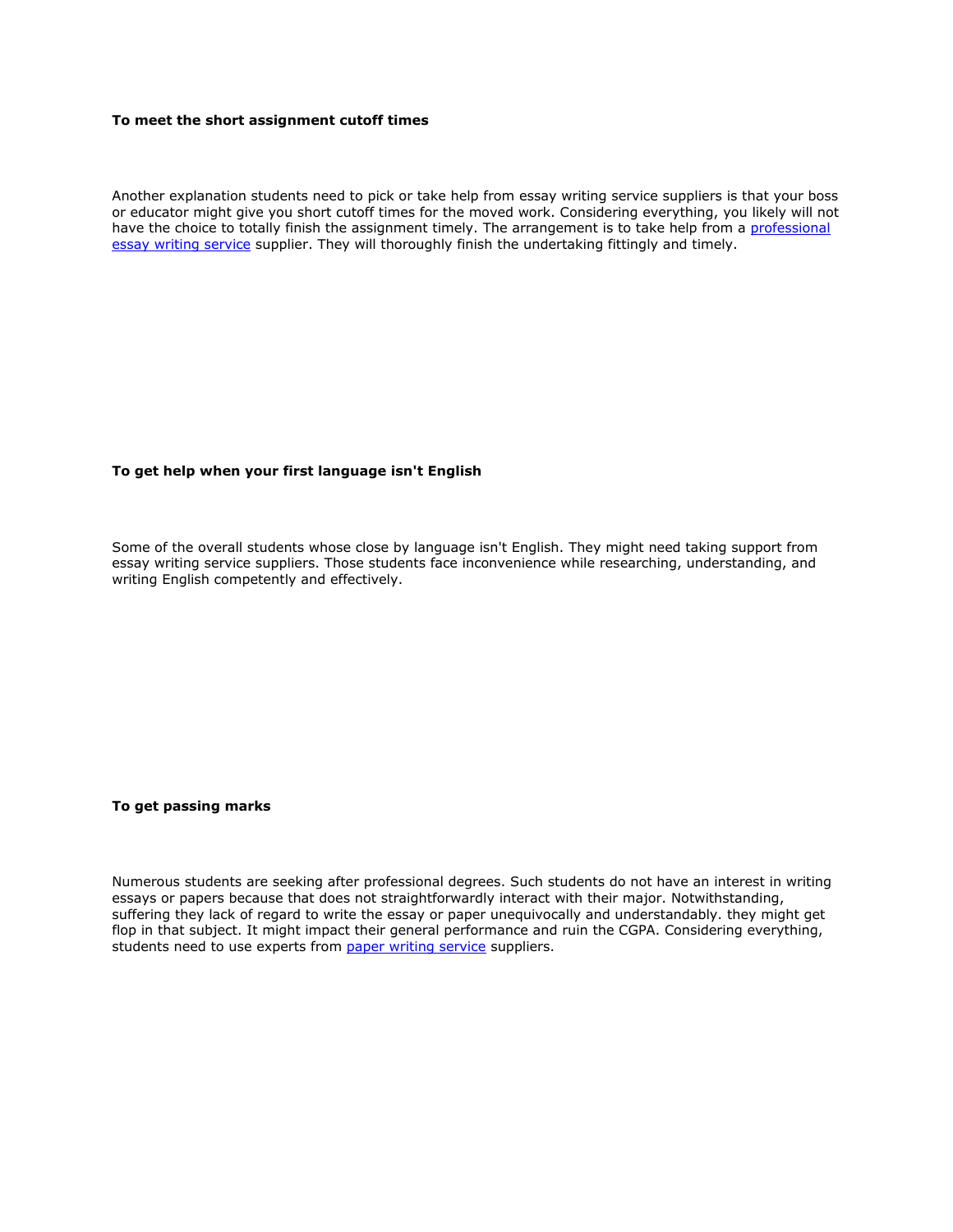#### **Right when a student dominates in each subject alongside writing essays**

Expecting you are a student who dominates in with or without disciplines from writing essays or papers, you should utilize professional essay writers. Because considering everything, basically the essay writing movement would be an impediment to accomplishing the most extreme conceivable grade among all students. The talented assembling of essay writing service suppliers will guarantee that you get an impeccable paper that meets the standard requirements generally and helps you in accomplishing the best conceivable grade.

## **Right when students don't have a huge load of interest in writing**

Every student has a phenomenal arrangement of interests. Some individuals dominate at utilizing words, while others dominate at utilizing figures and measurements. Expert essay writing services are possibly the best reaction for students who feel that it is hard to put themselves out there verbally in their subject. It very well may be nerve-wracking to write around two or three topics with fundamentally no interest. You don't need to proceed through this, regardless, because there is a fundamental and solid choice

#### **Right when students don't confide in their writing limits**

Because passing on an imaginative essay is by no means, a straightforward process, it requires mind blowing writing limits. Most students, especially expert's and Ph.D. researchers, are problematic of their writing limits and should look for the help of professional [dissertation writers](https://www.gradschoolgenius.com/professional-dissertation-writers) to finish their assignments. Professional writers give outstanding and plagiarism-free made documents, which are critical for MPhil and Ph.D. students to get passing marks on their last year activities, speculations, or dissertations.